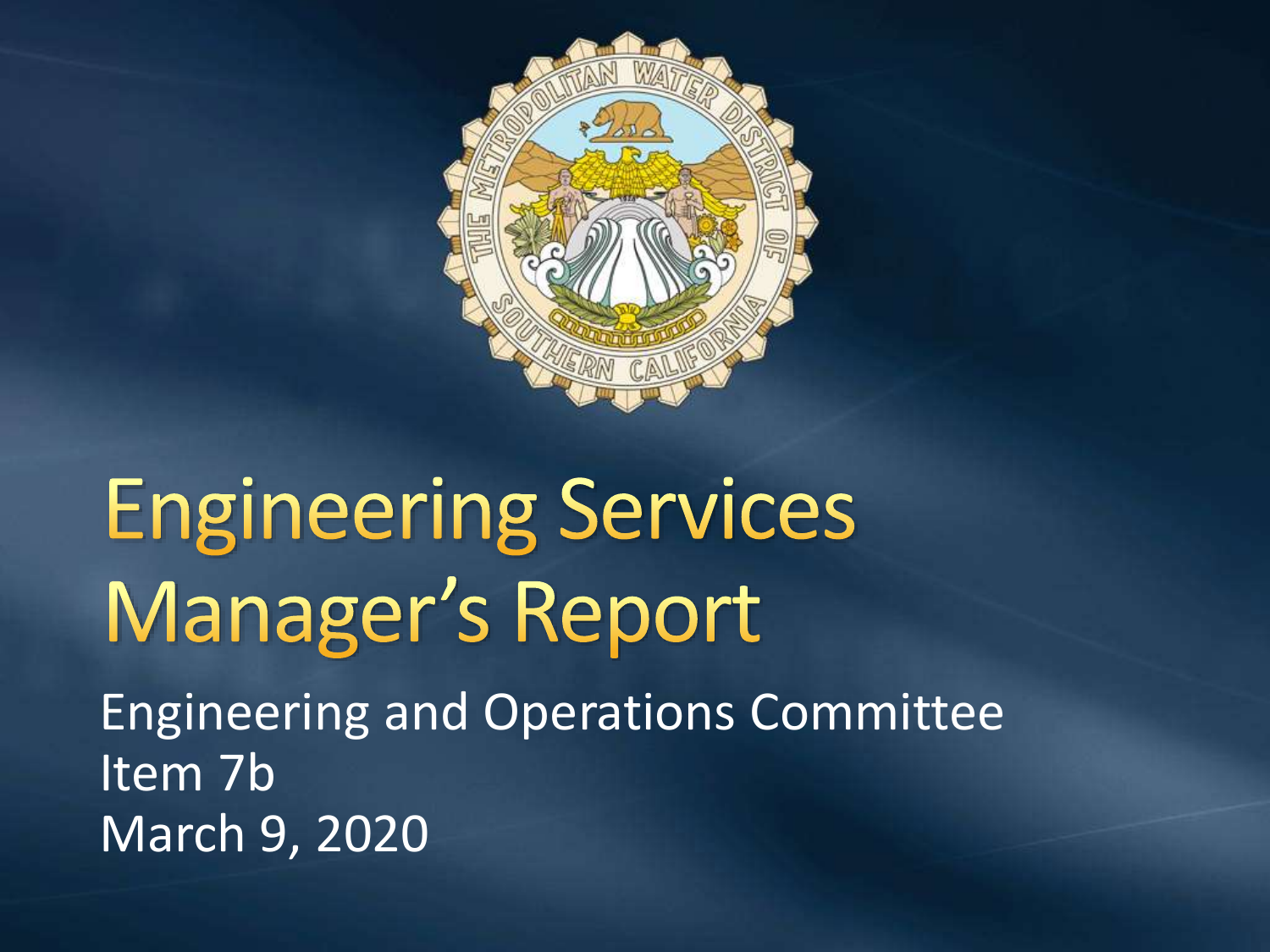### **Construction and Procurement Contracts**

| <b>Construction &amp; Procurement Contracts through January 2020</b> |          |
|----------------------------------------------------------------------|----------|
| <b>Number of Contracts</b>                                           | 41       |
| <b>Total Value of Contracts in Progress</b>                          | \$397M   |
| <b>Contracts Awarded in January 2020</b>                             | 3        |
| Contracts With Notice To Proceed Issued in January 2020              | $\Omega$ |
| Contracts Completed in January 2020                                  | 0        |
| <b>Contract Gross Earnings in January 2020</b>                       | S26M     |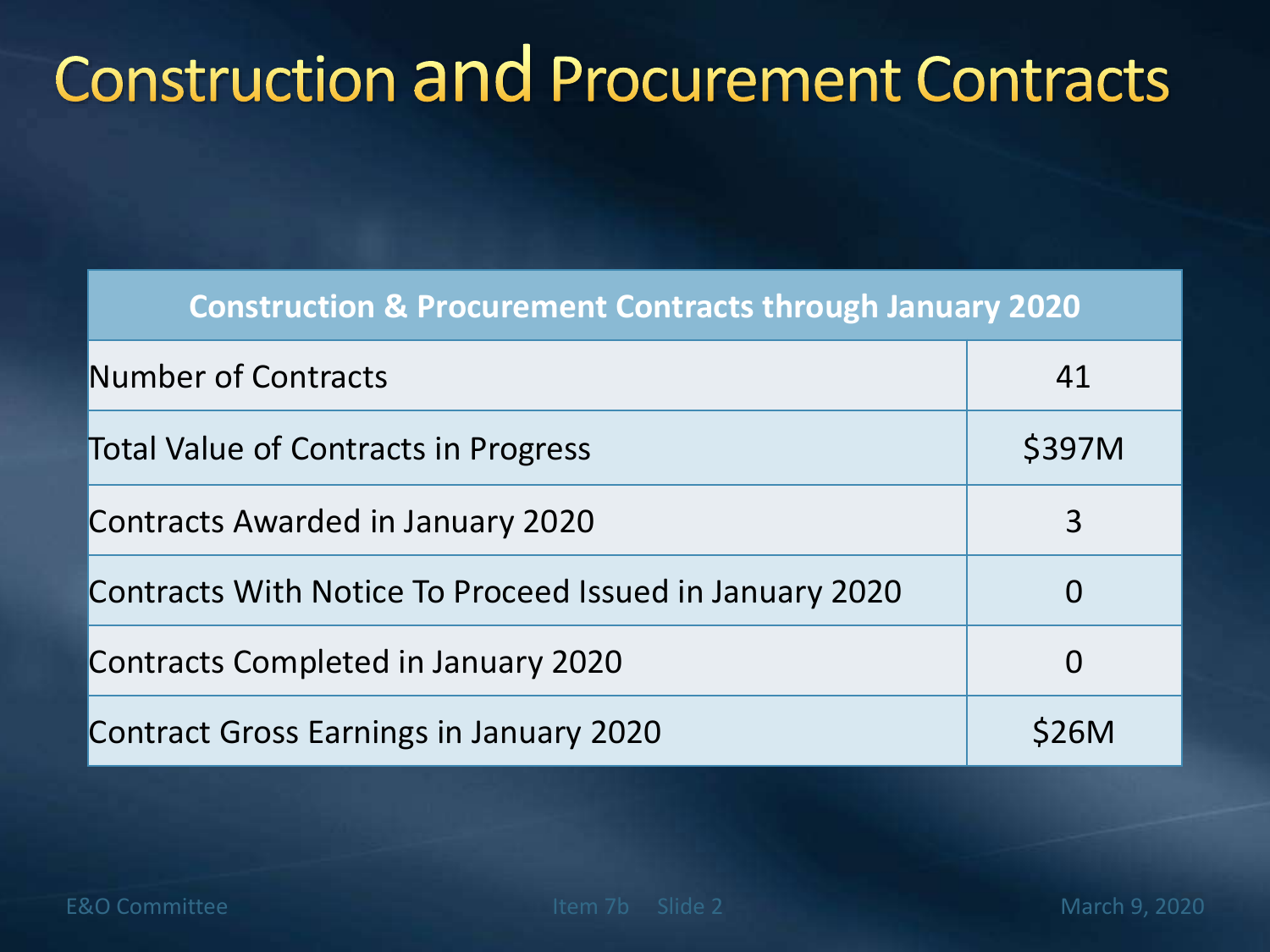#### **Engineering Services Group Mentoring Program**



Program Established:  $\bullet$ 2013

2020 Mentor/Mentee Pairs: ۰ 29

- Total Mentor/Mentee Pairs: ۰
	- 175

E&O Committee Item 7b Slide 3 March 9, 2020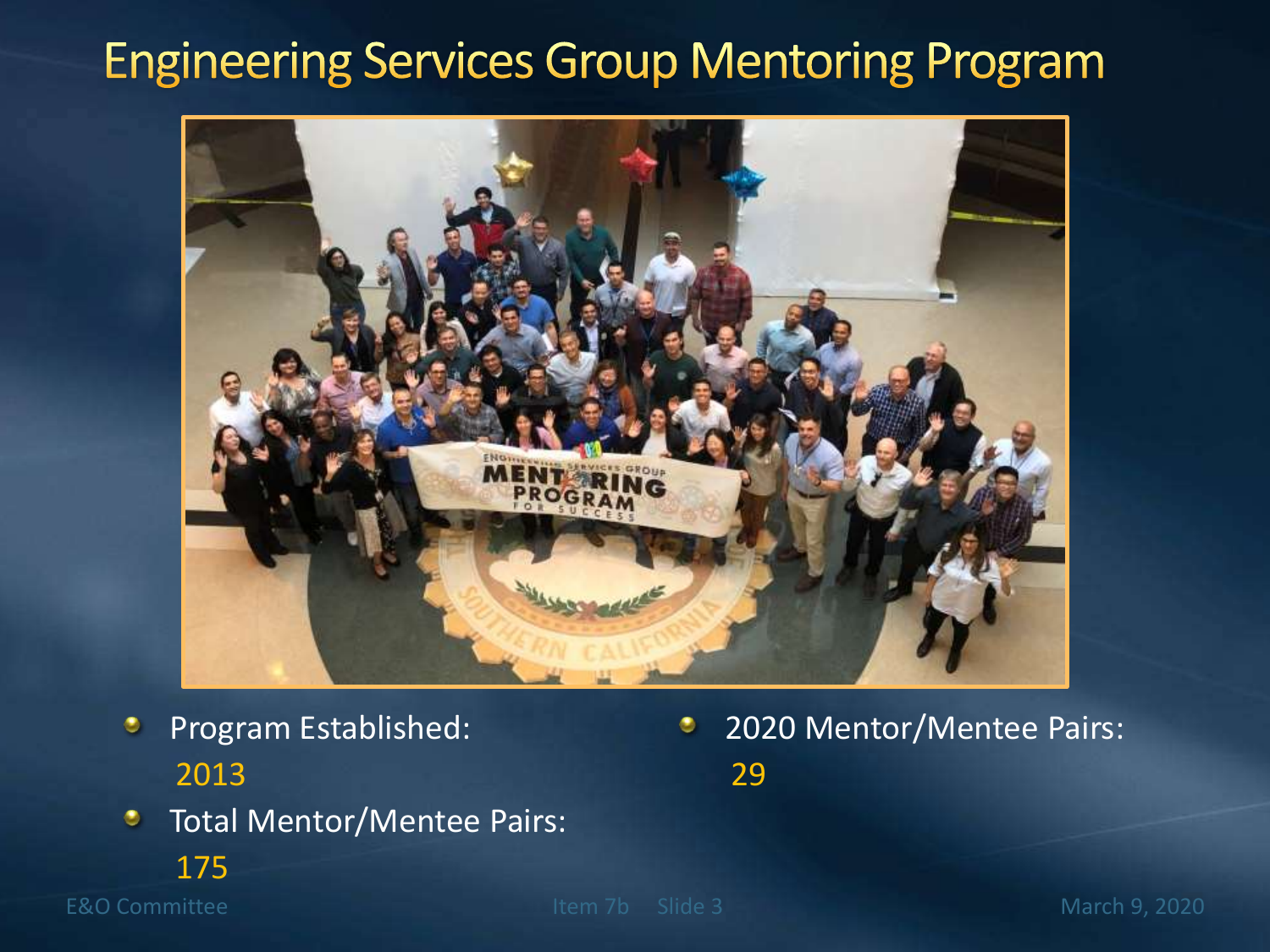#### **Inspection Trip to Water Authority Facilities**



E&O Committee Item 7b Slide 4 March 9, 2020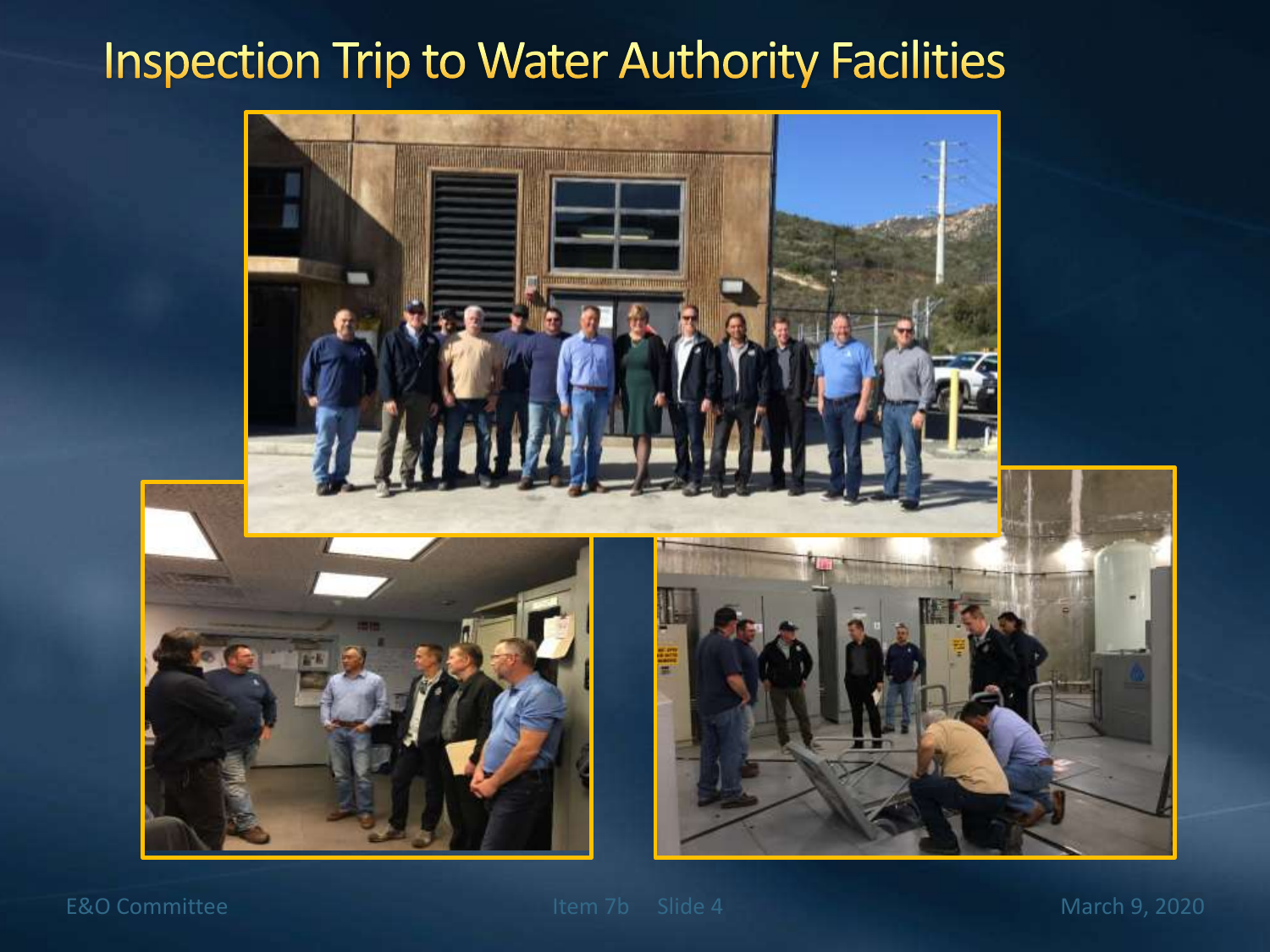### **CRA Reliability Program**



#### Hinds Plant – Discharge Line Isolation Coupling Project

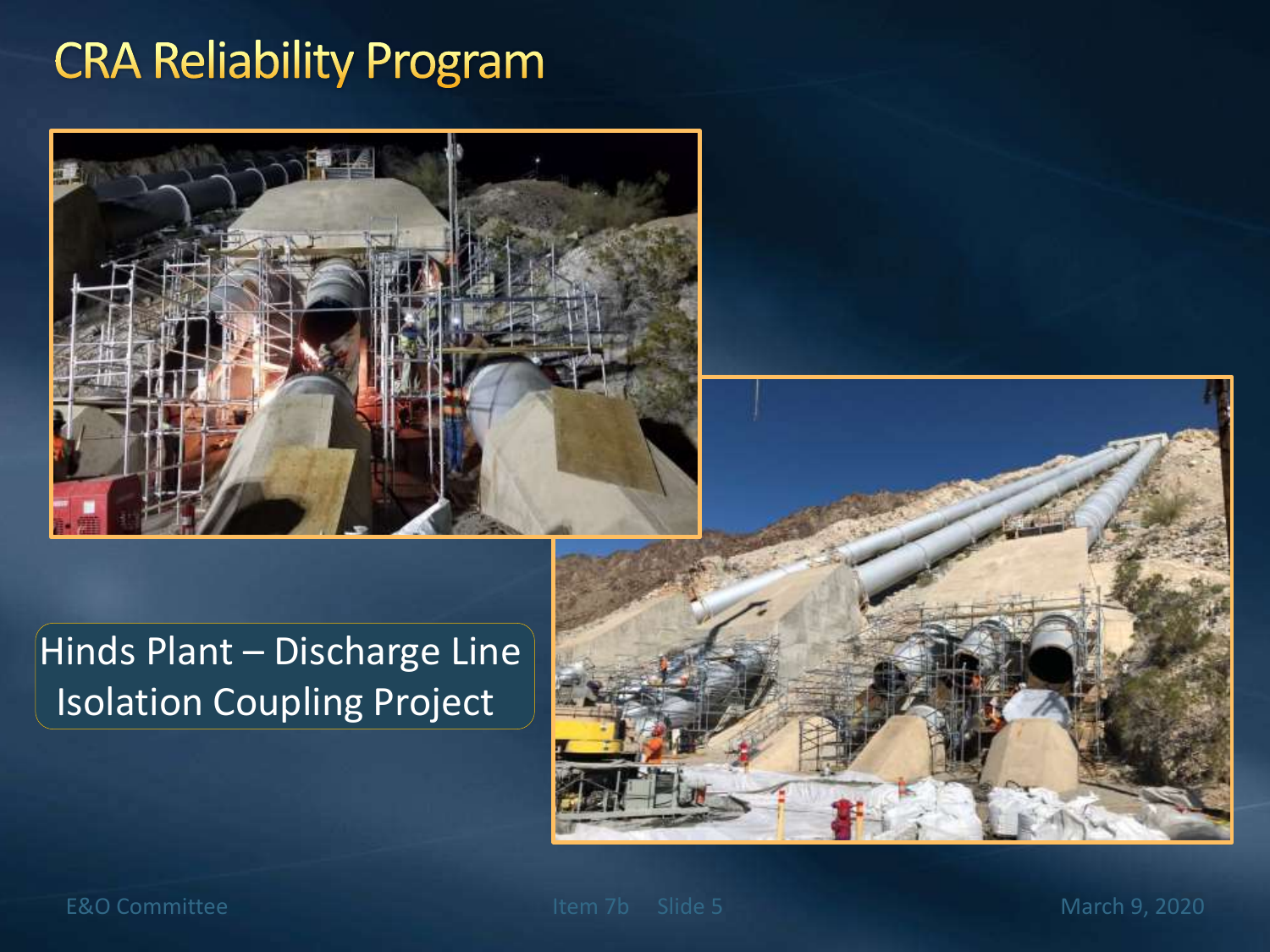#### **Anaheim Service Connection A-06 Rehabilitation Project**

۰ Project Scope:

> Replacement of flow meter, valves and piping, upgrading vault's electrical system and hazardous materials abatement.

- ۰ Contract Amount: \$594,480
- $\bullet$ Contractor: Kaveh Engineering & Construction
- O. Percent Complete: 75%
- $\bullet$ Anticipated Completion Date: April 2020
- On-going Construction Tasks: ۰ Installs vault lids, ladders, platforms and start site restoration.



#### New Butterfly and Check Valves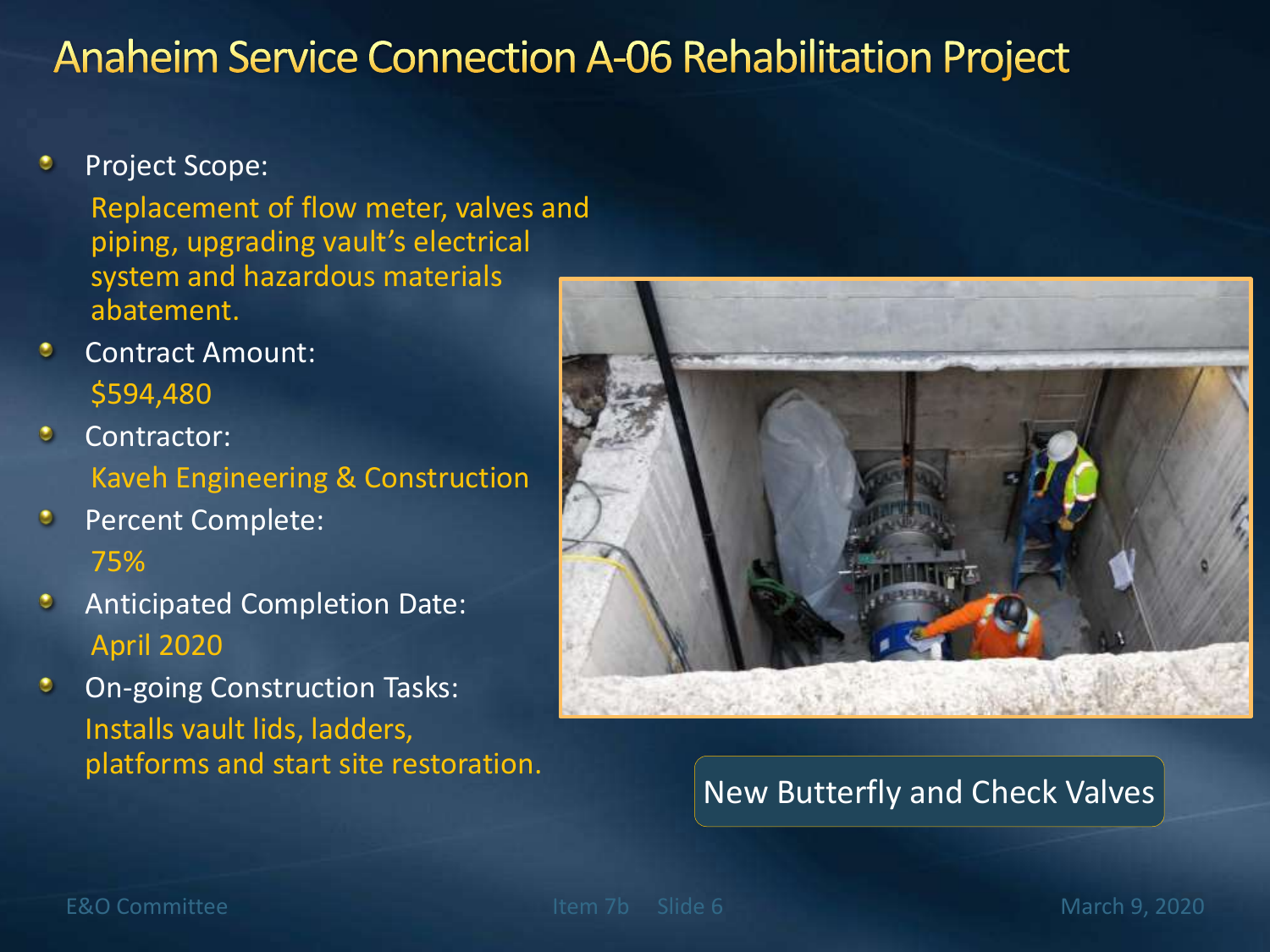# **Construction Update Video**

- **Second Lower Feeder Reach 2**
- **Diemer Hydro Plant Enclosure**
- **Diemer West Basin Rehabilitation**
- **Diemer OC Service Center**
- **Whitewater Erosion Protection**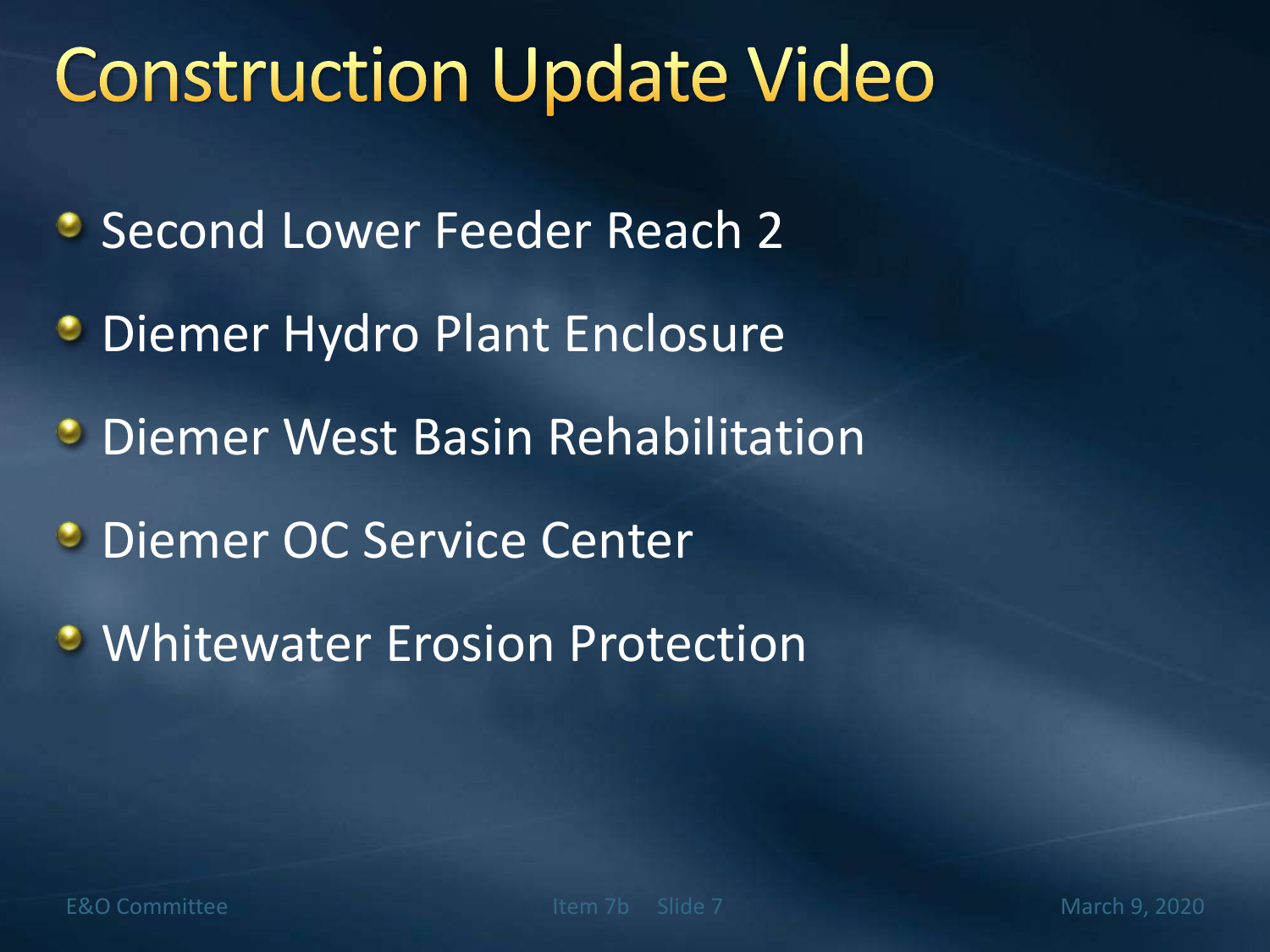### Video to be presented at meeting